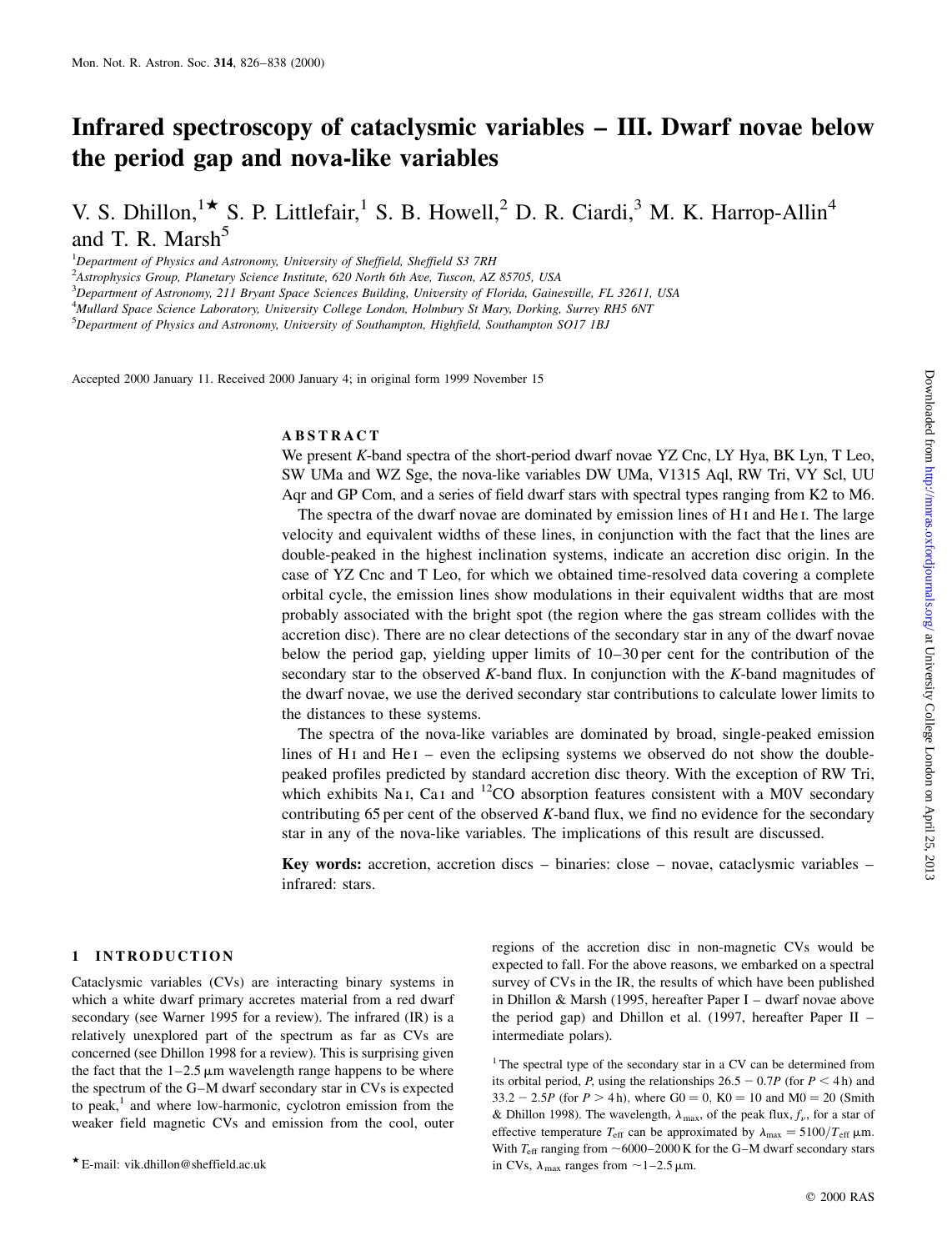2 OBSERVATIONS

The data presented in this paper were obtained between 1993 February 8 and 1997 May 28 with the  $1-5 \mu m$  Cooled Grating Spectrometer 4 (CGS4) on the United Kingdom 3.8-m Infrared Telescope (UKIRT) on Mauna Kea, Hawaii. With the exception of GP Com, which was observed with the instrumental configuration described by Dhillon et al. (1997), all of the spectra presented in this paper were obtained with the  $256 \times 256$  pixel InSb array, the 75 line mm<sup> $-1$ </sup> grating in first order and the 150-mm camera, giving a wavelength range of approximately  $0.6 \mu m$  at a resolution of  $350 \text{ km s}^{-1}$ . Optimum spectral sampling and bad pixel removal were obtained by mechanically shifting the array over 2 pixels in the dispersion direction in steps of 0.5 pixel. We employed the non-destructive readout mode of the detector in order to reduce the readout noise. The slit width was 1.2 arcsec (projecting to 1 pixel on the detector) and the slit was oriented at the parallactic angle. The seeing disc was usually equal to or slightly larger in size than the slit width, except on the night of 1997 May 28, when we employed the new tip-tilt secondary mirror to produce subarcsec images. The observations were all obtained in photometric conditions, apart from the night of 1995 October 21 which

Table 1. Journal of observations. The classifications and orbital periods of the CVs have been taken from the catalogue of Ritter & Kolb (1998). The spectral types of the late-type dwarfs have been taken from the catalogue of Kirkpatrick, Henry & McCarthy (1991), unless otherwise noted. Note that the classification of BK Lyn as the first nova-like variable below the period gap (Dobrzycka & Howell 1992) has been questioned by Ringwald et al. (1996), who speculate that the object may instead be a dwarf nova with rare outbursts akin to those observed in objects like WZ Sge. For the purposes of this paper, we have grouped BK Lyn with the dwarf novae below the period gap.

|                |                    |        | Cataclysmic variables |            |            |               |
|----------------|--------------------|--------|-----------------------|------------|------------|---------------|
| Object         | Class              | Period | Date                  | <b>UTC</b> | <b>UTC</b> | Exposure time |
|                |                    | (h)    |                       | start      | end        | (s)           |
|                |                    |        |                       |            |            |               |
| RW Tri         | NL UX              | 5.57   | 21/10/95              | 08:30      | 09:05      | 1700          |
| VY Scl         | NL VY              | 3.99   | 21/10/95              | 07:37      | 08:18      | 1900          |
| UU Aqr         | NL UX              | 3.93   | 21/10/95              | 09:16      | 09:32      | 800           |
| V1315 Aql      | <b>NL UX SW</b>    | 3.35   | 08/09/95              | 07:54      | 08:05      | 480           |
| DW UMa         | NL UX SW           | 3.28   | 03/02/97              | 11:14      | 11:53      | 1920          |
| BK Lyn         | NL SH?             | 1.80   | 06/02/96              | 10:18      | 11:14      | 2880          |
| GP Com         | NL AC              | 0.78   | 08/02/93              | 15:39      | 16:10      | 1440          |
| YZ Cnc         | DN SU              | 2.08   | 05/02/96              | 07:20      | 11:34      | 12000         |
| LY Hya         | DN                 | 1.80   | 05/02/96              | 13:14      | 15:32      | 6720          |
| T Leo          | DN SU              | 1.41   | 06/02/96              | 13:22      | 15:25      | 5760          |
| SW UMa         | DN SU DO?          | 1.36   | 06/02/96              | 07:17      | 10:11      | 8160          |
| WZ Sge         | DN SU WZ CP        | 1.36   | 28/05/97              | 11:49      | 14:39      | 8640          |
|                |                    |        | Late-type dwarfs      |            |            |               |
| Object         | Spectral type      |        | Date                  | <b>UTC</b> | <b>UTC</b> | Exposure time |
|                |                    |        |                       | start      | end        | (s)           |
|                |                    |        |                       |            |            |               |
| G1764.1A       | $K2V^a$            |        | 20/10/95              | 07:26      | 07:35      | 192           |
| G1775          | K <sub>5</sub> V   |        | 20/10/95              | 06:20      | 06:27      | 96            |
| G1764.1B       | K7V                |        | 20/10/95              | 05:43      | 05:52      | 240           |
| G1154          | $M0V^b$            |        | 21/10/95              | 09:39      | 09:48      | 192           |
| G1763          | M <sub>0</sub> V   |        | 20/10/95              | 06:00      | 06:08      | 144           |
| Gl229          | M1V                |        | 06/02/96              | 05:00      | 05:08      | 72            |
| G1806          | M <sub>2</sub> V   |        | 20/10/95              | 07:12      | 07:21      | 192           |
| Gl436          | M <sub>3</sub> V   |        | 05/02/96              | 11:56      | 12:06      | 192           |
| <b>G1748AB</b> | M3.5V              |        | 28/05/97              | 11:17      | 11:26      | 576           |
| G1402          | M4V                |        | 05/02/96              | 11:41      | 11:46      | 120           |
| <b>G1866AB</b> | M5V                |        | 21/10/95              | 05:25      | 05:33      | 192           |
| <b>G1473AB</b> | M5.5V <sup>c</sup> |        | 06/02/96              | 15:44      | 16:02      | 288           |
| G165AB         | M6V                |        | 05/02/96              | 05:14      | 05:22      | 192           |

 $a$  (Gliese 1969).

Two of the types of CV that were not surveyed in Papers I and II were the dwarf novae below the period gap and the nova-like variables. These represent the two classes of CV in which the secondary star has proved to be hardest to detect in optical spectra (e.g. Friend et al. 1988; Smith et al. 1997). In fact, table 1 of Smith & Dhillon (1998) shows that the secondary star has been directly observed in only four dwarf novae below the period gap and four nova-like variables, compared to a total of 55 detections in all classes of CV. In the case of dwarf novae below the period gap, the paucity of secondary star detections is probably caused by the fact that the secondary star is of a very late type and hence faint. In the case of the nova-like variables, the lack of secondary star detections is probably the result of the very bright discs drowning out the light from the companion. If we are to learn anything about the secondary stars in these systems, and hence how these types of CV evolve, some means of detecting the secondary star must be found. Given that light from the disc should be relatively weak in the IR, and that the secondary star should peak in the IR, we decided to perform an IR spectral survey of dwarf novae below the period gap and nova-like variables in order to detect their elusive secondary stars. The results of this survey are presented in this

 $<sup>b</sup>$  Hawley, Gizis & Reid (1996).</sup>

 $c$  Henry, Kirkpatrick & Simons (1994).

third and final paper in the series.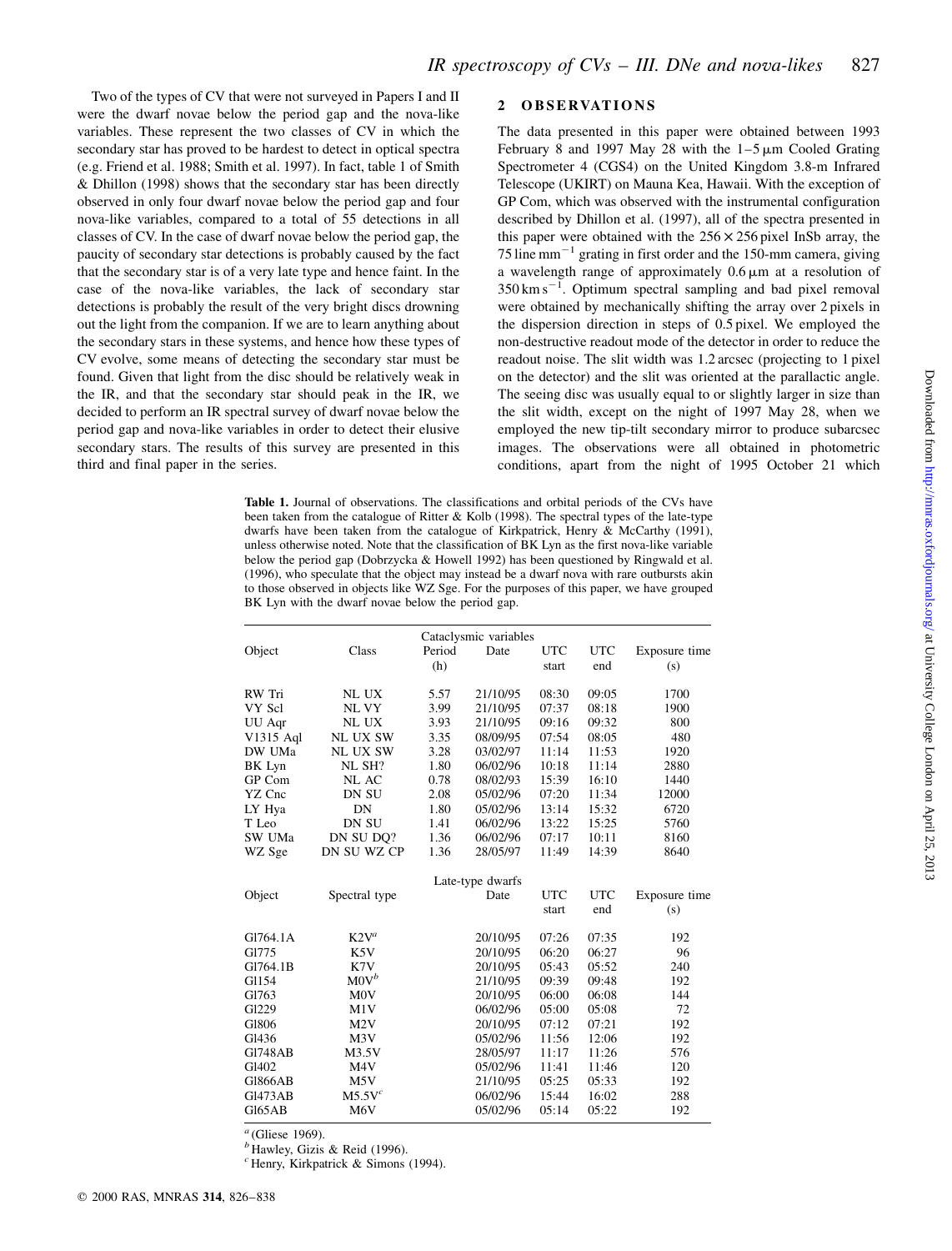

Figure 1. K-band spectra of the dwarf novae YZ Cnc, LY Hya, BK Lyn, T Leo, SW UMa, WZ Sge and an M5.5V star. The spectra have been normalized by dividing by the flux at 2.24  $\mu$ m and then offset by adding a multiple of 0.9 to each spectrum. Also shown is the spectrum of an F0V star, normalized by dividing by a spline fit to its continuum, which indicates the location of telluric absorption features; spectral features within the strongest absorption bands are highly uncertain.

suffered from a little high cirrus. In order to compensate for fluctuating atmospheric  $OH^-$  emission lines (Ramsay, Mountain & Geballe 1992), we took relatively short exposures and nodded the telescope primary so that the object spectrum switched between two different spatial positions on the detector. A full journal of observations is presented in Table 1.

#### 3 DATA REDUCTION

The initial steps in the reduction of the 2D frames were performed automatically by the CGS4 data reduction system (Daley & Beard 1994). These were the application of the bad pixel mask, bias and dark frame subtraction, flat-field division, interlacing integrations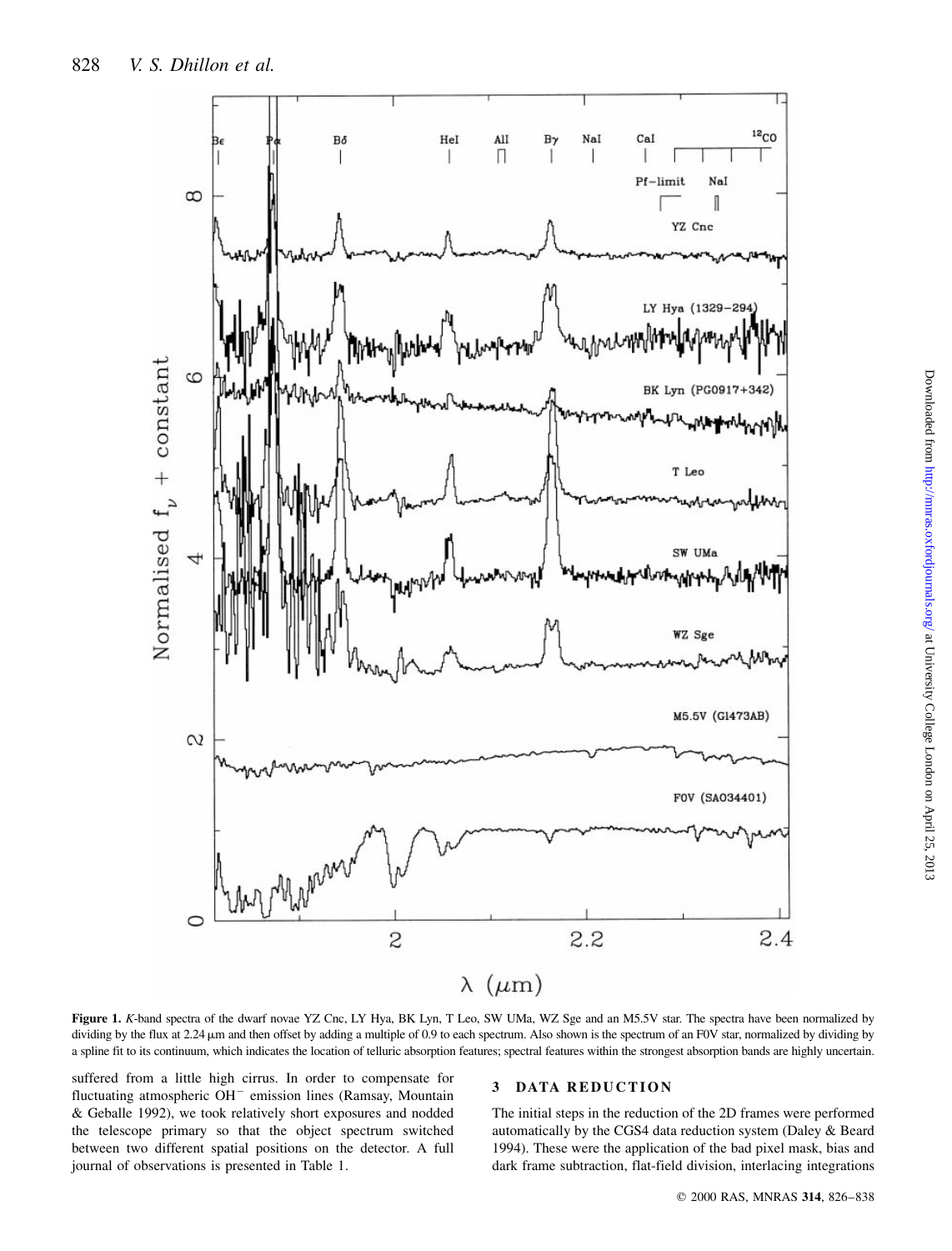

Figure 2. K-band spectra of the nova-like variables GP Com, DW UMa, V1315 Aql, RW Tri, VY Scl, UU Aqr and an M0V star. The spectra have been normalized by dividing by the flux at 2.24  $\mu$ m and then offset by adding a multiple of 0.5 to each spectrum. Also shown is the spectrum of an F0V star, normalized by dividing by a spline fit to its continuum, which indicates the location of telluric absorption features; spectral features within the strongest absorption bands are highly uncertain. The dashed line under the spectrum of GP Com is a model spectrum from gas in LTE (see Section 4.1 for details).

taken at different detector positions, and coadding and subtracting nodded frames. Further details of the above procedures may be found in the review by Joyce (1992). In order to obtain 1D data, we subtracted the residual sky and then optimally extracted the spectra (Horne 1986).

There were three stages to the calibration of the spectra. The first was the calibration of the wavelength scale using argon arc-lamp exposures. The second-order polynomial fits to the arc lines always yielded an error of less than  $0.0003 \,\mathrm{\upmu m}$  (rms). The next step was the removal of the ripple arising from variations in the star brightness between integrations (i.e. at different detector positions). These variations were caused by changes in the seeing, sky transparency and the slight motion of the stellar image relative to the slit. We discovered that the amplitude of the ripple varied across the spectrum and we were thus forced to apply a correction for this based on a linear interpolation of the ripple profiles at either end of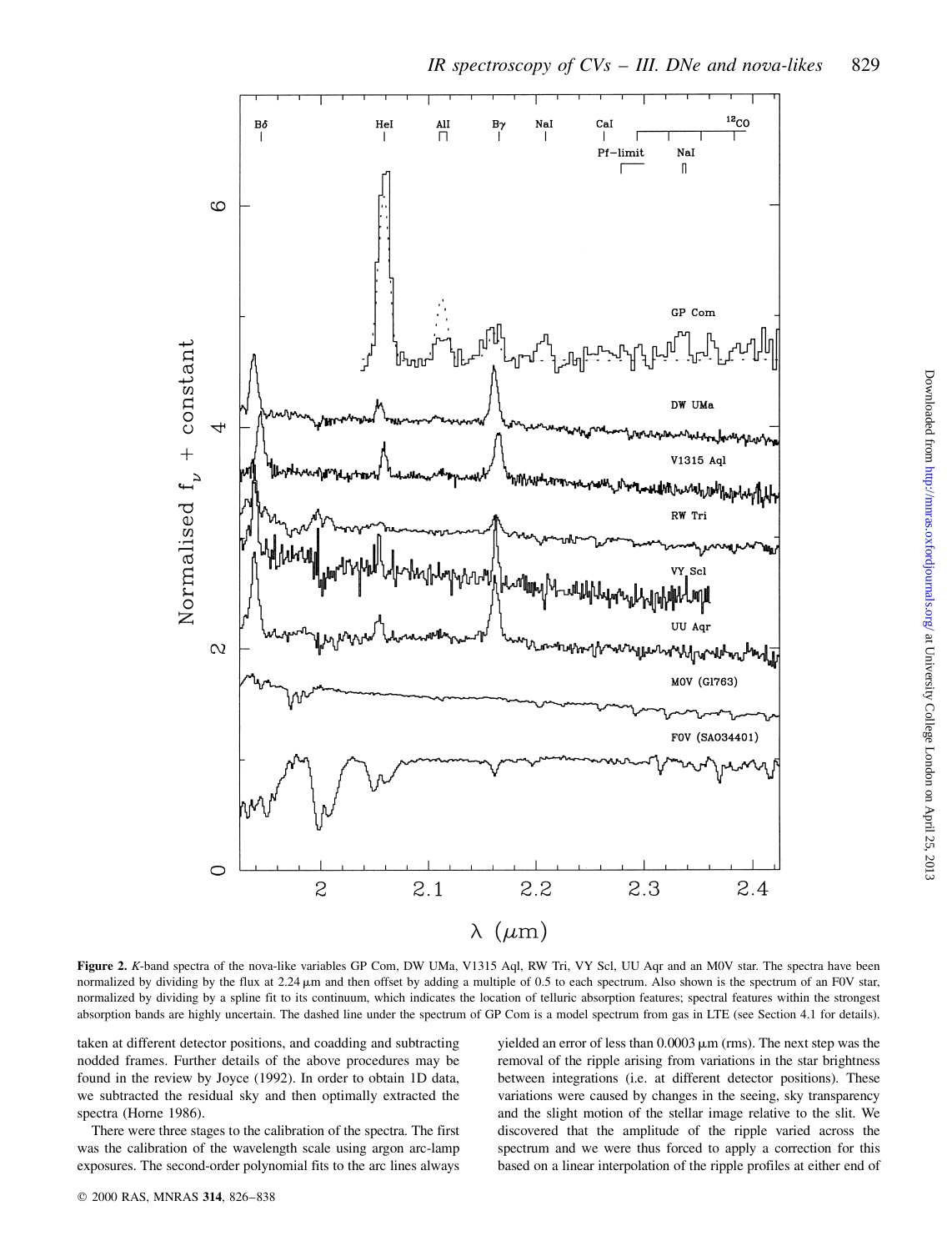

Downloaded from http://mnras.oxfordjournals.org/ at University College London on April 25, 2013 Downloaded from <http://mnras.oxfordjournals.org/> at University College London on April 25, 2013

Figure 3. K-band spectra of K2V-M6V spectral-type template stars. The spectra have been normalized by dividing by the flux at 2.24  $\mu$ m and then offset by adding a multiple of 0.25 to each spectrum. Also shown is the spectrum of an F0V star, normalized by dividing by a spline fit to its continuum, which indicates the location of telluric absorption features; spectral features within the strongest absorption bands are highly uncertain.

the spectrum. The final step in the spectral calibration was the removal of telluric atmospheric features and flux calibration. This was performed by dividing the spectra to be calibrated by the spectrum of an F-type standard, observed at a similar airmass (typically within 0.1), with its prominent stellar features masked out. We then multiplied the result by the known flux of the standard at each wavelength, determined using a blackbody function set to the same temperature and magnitude as the standard. As well as providing flux-calibrated spectra, this procedure also removed atmospheric absorption features from the object spectra.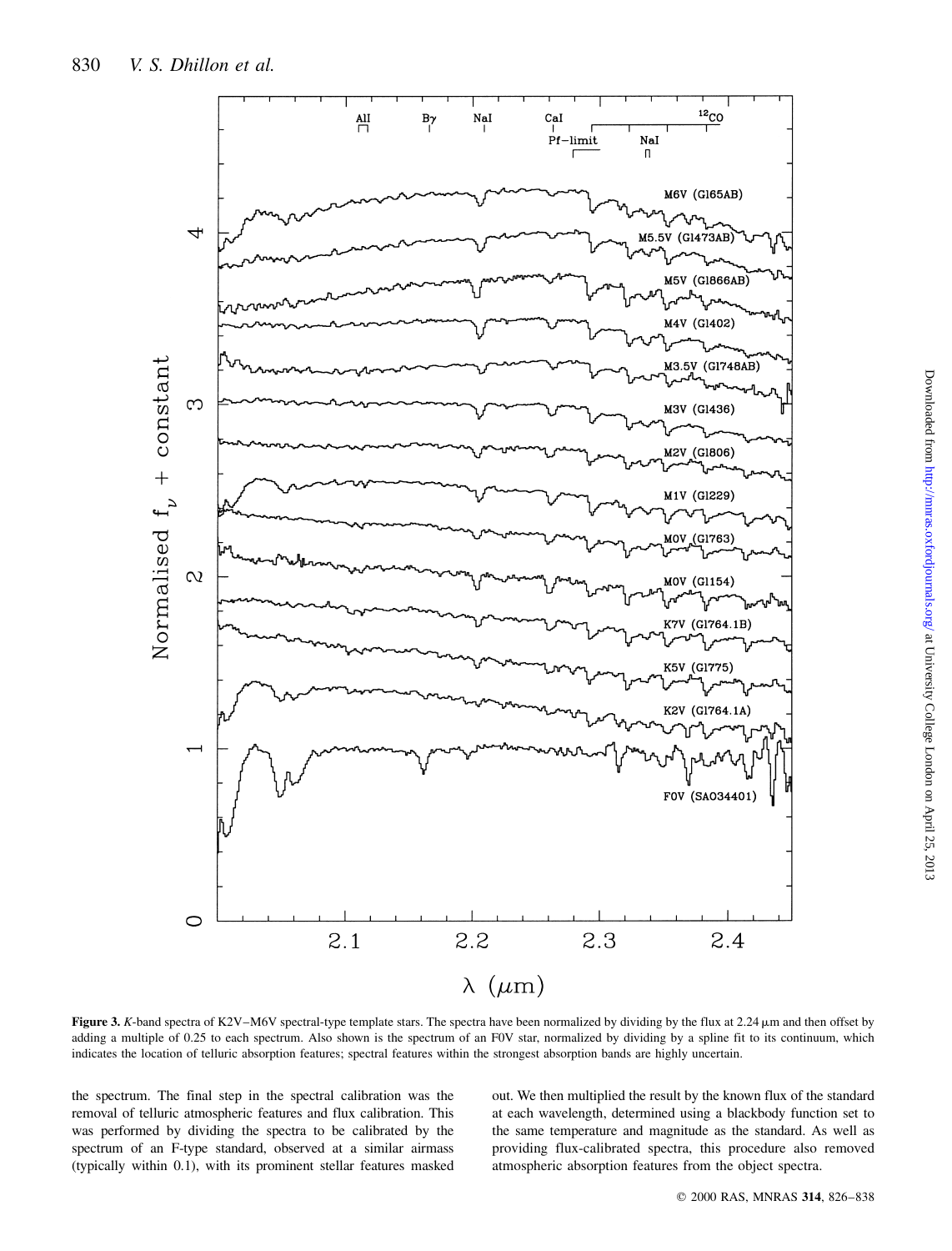|                |                        |               | Table 2. Wavelengths, equivalent widths and velocity widths of the most prominent lines visible in the IR spectra of the surveyed CVs. The line identifications have been based upon the list presented by Dhillon & |                              |                |                                        |                                          |            | apply to the entire blend. The two-letter codes indicate that a line was either not present (np) or present but not measurable (nm). |                              |               | Marsh (1995) and references therein. The wavelengths given for the <sup>12</sup> CO lines refer to the band-heads. The vertical bars following lines of similar wavelength indicate that the equivalent width measurements |                              |                  |                                        |                              |
|----------------|------------------------|---------------|----------------------------------------------------------------------------------------------------------------------------------------------------------------------------------------------------------------------|------------------------------|----------------|----------------------------------------|------------------------------------------|------------|--------------------------------------------------------------------------------------------------------------------------------------|------------------------------|---------------|----------------------------------------------------------------------------------------------------------------------------------------------------------------------------------------------------------------------------|------------------------------|------------------|----------------------------------------|------------------------------|
| Line           | $\lambda$<br>$(\mu m)$ | EW<br>$(\AA)$ | VY Scl<br><b>FWHM</b><br>$(km s^{-1})$                                                                                                                                                                               | <b>FWZI</b><br>$(km s^{-1})$ | EW<br>$(\AA)$  | RW Tri<br><b>FWHM</b><br>$(km s^{-1})$ | <b>FWZI</b><br>$(km s^{-1})$             | EW<br>(A)  | UU Aqr<br><b>FWHM</b><br>$(km s^{-1})$                                                                                               | <b>FWZI</b><br>$(km s^{-1})$ | EW<br>$(\AA)$ | LY Hya<br><b>FWHM</b><br>$(km s^{-1})$                                                                                                                                                                                     | <b>FWZI</b><br>$(km s^{-1})$ | EW<br>$\rm(\AA)$ | YZ Cnc<br><b>FWHM</b><br>$(km s^{-1})$ | <b>FWZI</b><br>$(km s^{-1})$ |
| $B-\epsilon$   | 1.8174                 | $\rm{nm}$     | nm                                                                                                                                                                                                                   | nm                           | nm             | nm                                     | nm                                       | nm         | nm                                                                                                                                   | nm                           | nm            | $3000 \pm 1000$                                                                                                                                                                                                            | nm                           | nm               | $1050 \pm 100$                         | nm                           |
| $P-\alpha$     | 1.8751                 | $\rm{nm}$     | $\rm{nm}$                                                                                                                                                                                                            | $\rm{nm}$                    | $\rm{nm}$      | $\rm{nm}$                              | $\rm{nm}$                                | nm         | nm                                                                                                                                   | nm                           | $170 \pm 20$  | $2200 \pm 150$                                                                                                                                                                                                             | $5200 \pm 400$ 37 $\pm 4$    |                  | $900 \pm 100$                          | $2200 \pm 200$               |
| $B-\delta$     | 1.9446                 | $42 \pm 5$    | $800 \pm 80$                                                                                                                                                                                                         | $2600 \pm 400$               | nm             | nm                                     | nm                                       | $42 \pm 5$ | $940 \pm 90$                                                                                                                         | $3200 \pm 400$               | $94 \pm 8$    | $1800 \pm 100$                                                                                                                                                                                                             | $5900 \pm 500$ 22 $\pm$ 2    |                  | $960 \pm 90$                           | $2500 \pm 200$               |
| He I           | 2.0587                 | $6 \pm 2$     | $380 \pm 50$                                                                                                                                                                                                         | $1100 \pm 200$               | $4 \pm 1$      |                                        | $750 \pm 200$ 1300 $\pm$ 400             | $7 \pm 2$  | $730 \pm 70$                                                                                                                         | $1300 \pm 400$               | $34 \pm 5$    | $1400 \pm 100$                                                                                                                                                                                                             | $2900 \pm 400$               | $9 \pm 1$        | $710 \pm 70$                           | $2200 \pm 200$               |
| $B-\gamma$     | 2.1655                 | $27 \pm 4$    | $730 \pm 70$                                                                                                                                                                                                         | $1500 \pm 200$               | $16 \pm 1$     |                                        | $1100 \pm 300$ 2000 $\pm 400$            | $56 \pm 2$ | $930 \pm 90$                                                                                                                         | $2800 \pm 200$               | $103 \pm 6$   | $2200 \pm 100$                                                                                                                                                                                                             | $3900 \pm 200$ 36 $\pm$ 1    |                  | $1200 \pm 100$                         | $3000 \pm 400$               |
| Al I           | 2.1099                 | np            | np                                                                                                                                                                                                                   | np                           | $\rm{nm}$      | nm                                     | nm                                       | np         | np                                                                                                                                   | np                           | np            | ${\tt np}$                                                                                                                                                                                                                 | $\rm np$                     | np               | np                                     | $\mathbf{np}$                |
| Ali            | 2.1170                 | np            | np                                                                                                                                                                                                                   | np                           | nm             | nm                                     | nm                                       | np         | np                                                                                                                                   | np                           | np            | ${\tt np}$                                                                                                                                                                                                                 | np                           | np               | np                                     | $\rm np$                     |
| Nai            | 2.2062                 | np            | np                                                                                                                                                                                                                   | np                           | $-2.8 \pm 0.5$ | nm                                     | nm                                       | np         | np                                                                                                                                   | np                           | np            | np                                                                                                                                                                                                                         | np                           | np               | np                                     | np                           |
| NaI            | 2.2090                 |               |                                                                                                                                                                                                                      |                              |                |                                        |                                          |            |                                                                                                                                      |                              |               |                                                                                                                                                                                                                            |                              |                  |                                        |                              |
| CaI            | 2.2614                 |               |                                                                                                                                                                                                                      |                              |                |                                        |                                          |            |                                                                                                                                      |                              |               |                                                                                                                                                                                                                            |                              |                  |                                        |                              |
| CaI            | 2.2631                 | np            | np                                                                                                                                                                                                                   | np                           | $-1.9 \pm 0.9$ | nm                                     | nm                                       | np         | np                                                                                                                                   | np                           | np            | np                                                                                                                                                                                                                         | np                           | np               | np                                     | np                           |
| Ca 1           | 2.2657                 |               |                                                                                                                                                                                                                      |                              |                |                                        |                                          |            |                                                                                                                                      |                              |               |                                                                                                                                                                                                                            |                              |                  |                                        |                              |
| ${}^{12}CO$    | 2.2935                 | np            | np                                                                                                                                                                                                                   | np                           | $-2 \pm 1$     | nm                                     | nm                                       | np         | np                                                                                                                                   | np                           | np            | np                                                                                                                                                                                                                         | np                           | np               | np                                     | np                           |
| ${}^{12}CO$    | 2.3227                 |               |                                                                                                                                                                                                                      |                              |                |                                        |                                          |            |                                                                                                                                      |                              |               |                                                                                                                                                                                                                            |                              |                  |                                        |                              |
| Nai            | 2.3355                 | np            | np                                                                                                                                                                                                                   | np                           | $-5 \pm 1$     | nm                                     | nm                                       | np         | np                                                                                                                                   | np                           | np            | np                                                                                                                                                                                                                         | np                           | np               | np                                     | np                           |
| Nai            | 2.3386                 |               |                                                                                                                                                                                                                      |                              |                |                                        |                                          |            |                                                                                                                                      |                              |               |                                                                                                                                                                                                                            |                              |                  |                                        |                              |
| $^{12}CO$      | 2.3525                 | np            | np                                                                                                                                                                                                                   | np                           | $-7 \pm 1$     | nm                                     | nm                                       | np         | np                                                                                                                                   | np                           | np            | np                                                                                                                                                                                                                         | np                           | np               | np                                     | np                           |
| $^{12}CO$      | 2.3830                 | np            | np                                                                                                                                                                                                                   | np                           | $-2 \pm 1$     | nm                                     | nm                                       | np         | np                                                                                                                                   | np                           | np            | np                                                                                                                                                                                                                         | np                           | np               | np                                     | np                           |
|                |                        |               |                                                                                                                                                                                                                      |                              |                |                                        |                                          |            |                                                                                                                                      |                              |               |                                                                                                                                                                                                                            |                              |                  |                                        |                              |
|                |                        |               | SW UMa                                                                                                                                                                                                               |                              |                | T Leo                                  |                                          |            | BK Lyn                                                                                                                               |                              |               | WZ Sge                                                                                                                                                                                                                     |                              |                  |                                        |                              |
| Line           | $\lambda$              | EW            | <b>FWHM</b>                                                                                                                                                                                                          | <b>FWZI</b>                  | EW             | <b>FWHM</b>                            | <b>FWZI</b>                              | EW         | <b>FWHM</b>                                                                                                                          | <b>FWZI</b>                  | EW            | <b>FWHM</b>                                                                                                                                                                                                                | <b>FWZI</b>                  |                  |                                        |                              |
| $B - \epsilon$ | 1.8174                 | nm            | $1600 \pm 200$                                                                                                                                                                                                       | nm                           | nm             | $1200 \pm 200$                         | nm                                       | nm         | $600 \pm 200$                                                                                                                        | nm                           | nm            | nm                                                                                                                                                                                                                         | nm                           |                  |                                        |                              |
| $P-\alpha$     | 1.8751                 |               | $244 \pm 9$ 1300 $\pm$ 100 4500 $\pm$ 200                                                                                                                                                                            |                              | $157 \pm 6$    |                                        | $1600 \pm 100$ 3700 $\pm$ 200 30 $\pm$ 5 |            | $800 \pm 80$                                                                                                                         | $1900 \pm 200$               | nm            | $\rm{nm}$                                                                                                                                                                                                                  | nm                           |                  |                                        |                              |
| $B-\delta$     | 1.9446                 |               | $128 \pm 5$ 1300 $\pm$ 100                                                                                                                                                                                           | $2300 \pm 200$               | $93 \pm 3$     | $1300 \pm 100$                         | $4000 \pm 200$ 18 $\pm$ 3                |            | $850 \pm 80$                                                                                                                         | $1800 \pm 200$               | nm            | nm                                                                                                                                                                                                                         | nm                           |                  |                                        |                              |
| He I           | 2.0587                 | $34 \pm 3$    | $920 \pm 90$                                                                                                                                                                                                         | $2000 \pm 200$               | $32 \pm 2$     | $980 \pm 90$                           | $2300 \pm 200$                           | $5 \pm 2$  | $580 \pm 50$                                                                                                                         | $2200 \pm 400$               | $26 \pm 1$    | $1600 \pm 100$                                                                                                                                                                                                             | $3800 \pm 200$               |                  |                                        |                              |
| $B-\gamma$     | 2.1655                 |               | $147 \pm 4$ 1400 $\pm$ 100 3500 $\pm$ 200                                                                                                                                                                            |                              | $119 \pm 2$    |                                        | $1400 \pm 100$ 3500 $\pm$ 200 21 $\pm$ 2 |            | $920 \pm 150$                                                                                                                        | $2900 \pm 200$               | $80 \pm 1$    | $2200 \pm 150$                                                                                                                                                                                                             | $3400 \pm 200$               |                  |                                        |                              |
| Al i           | 2.1099                 | np            | $\rm np$                                                                                                                                                                                                             | np                           | np             | $\rm np$                               | np                                       | np         | np                                                                                                                                   | $\rm np$                     | $\rm{nm}$     | $\rm{nm}$                                                                                                                                                                                                                  | nm                           |                  |                                        |                              |
| Al I           | 2.1170                 | np            | np                                                                                                                                                                                                                   | np                           | np             | np                                     | np                                       | np         | np                                                                                                                                   | np                           | nm            | $\rm nm$                                                                                                                                                                                                                   | nm                           |                  |                                        |                              |
| Nai            | 2.2062                 | np            | np                                                                                                                                                                                                                   | np                           | np             | np                                     | np                                       | np         | np                                                                                                                                   | np                           | nm            | nm                                                                                                                                                                                                                         | nm                           |                  |                                        |                              |
| NaI            | 2.2090                 |               |                                                                                                                                                                                                                      |                              |                |                                        |                                          |            |                                                                                                                                      |                              |               |                                                                                                                                                                                                                            |                              |                  |                                        |                              |
| CaI            | 2.2614                 |               |                                                                                                                                                                                                                      |                              |                |                                        |                                          |            |                                                                                                                                      |                              |               |                                                                                                                                                                                                                            |                              |                  |                                        |                              |
| CaI            | 2.2631                 | np            | np                                                                                                                                                                                                                   | np                           | np             | np                                     | np                                       | np         | np                                                                                                                                   | $\rm np$                     | nm            | nm                                                                                                                                                                                                                         | nm                           |                  |                                        |                              |
| Ca 1           | 2.2657                 |               |                                                                                                                                                                                                                      |                              |                |                                        |                                          |            |                                                                                                                                      |                              |               |                                                                                                                                                                                                                            |                              |                  |                                        |                              |
| ${}^{12}CO$    | 2.2935                 | np            | np                                                                                                                                                                                                                   | np                           | np             | np                                     | np                                       | np         | np                                                                                                                                   | np                           | nm            | nm                                                                                                                                                                                                                         | nm                           |                  |                                        |                              |
| ${}^{12}CO$    | 2.3227                 |               |                                                                                                                                                                                                                      |                              |                |                                        |                                          |            |                                                                                                                                      |                              |               |                                                                                                                                                                                                                            |                              |                  |                                        |                              |
| Nai            | 2.3355                 | np            | np                                                                                                                                                                                                                   | np                           | np             | np                                     | np                                       | np         | np                                                                                                                                   | np                           | nm            | nm                                                                                                                                                                                                                         | nm                           |                  |                                        |                              |
| Nai            | 2.3386                 |               |                                                                                                                                                                                                                      |                              |                |                                        |                                          |            |                                                                                                                                      |                              |               |                                                                                                                                                                                                                            |                              |                  |                                        |                              |
| ${}^{12}CO$    | 2.3525                 | np            | np                                                                                                                                                                                                                   | np                           | np             | np                                     | np                                       | np         | np                                                                                                                                   | np                           | nm            | nm                                                                                                                                                                                                                         | nm                           |                  |                                        |                              |
| $^{12}CO$      | 2.3830                 | np            | np                                                                                                                                                                                                                   | np                           | np             | np                                     | np                                       | np         | np                                                                                                                                   | np                           | nm            | nm                                                                                                                                                                                                                         | nm                           |                  |                                        |                              |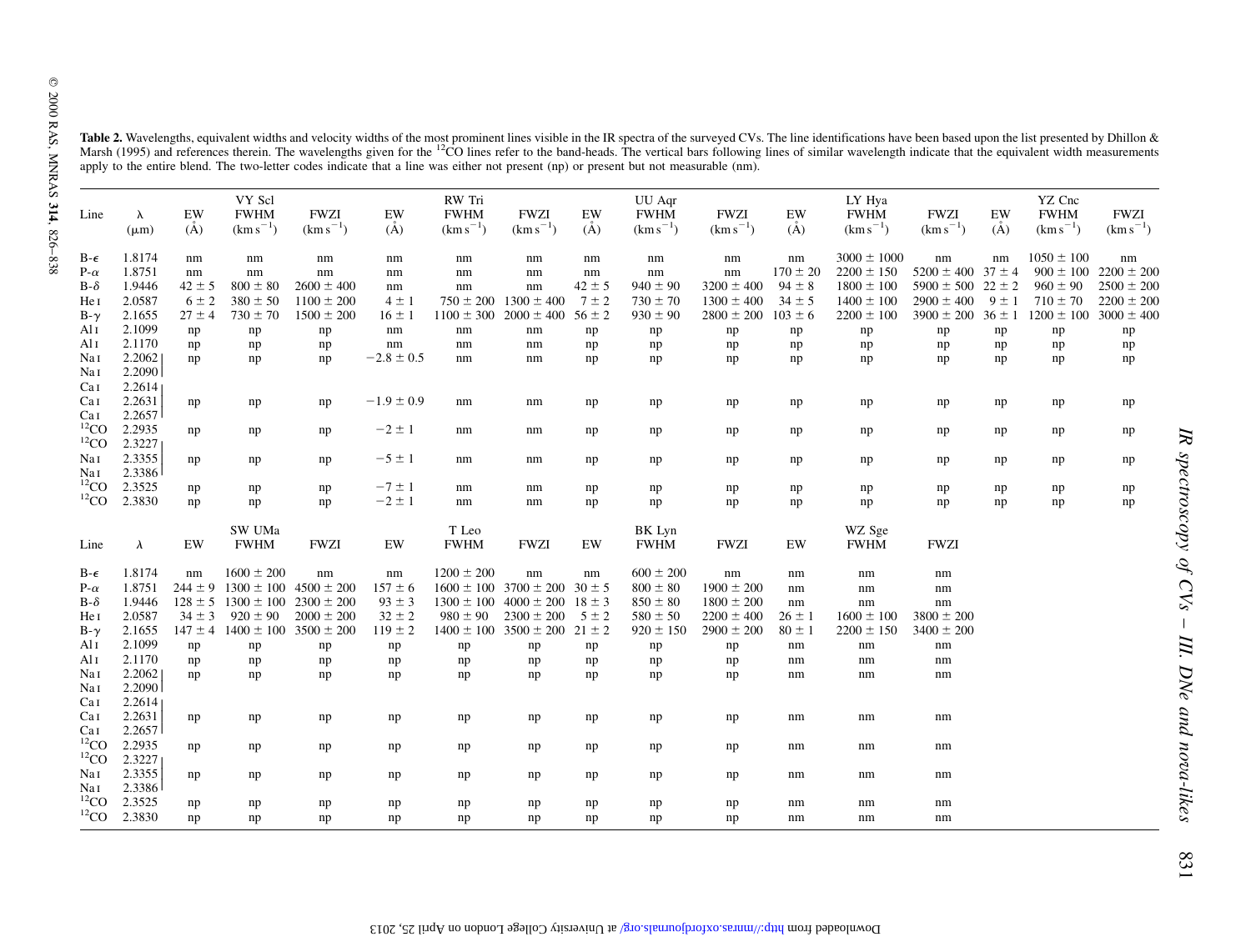**Table 2**  $-$  continued

| Line         | $\lambda$<br>$(\mu m)$ | EW<br>$(\AA)$ | DW UMa<br><b>FWHM</b><br>$(km s^{-1})$ | <b>FWZI</b><br>$(km s^{-1})$ | EW<br>$(\AA)$ | V1315 Aql<br><b>FWHM</b><br>$(km s^{-1})$ | <b>FWZI</b><br>$(km s^{-1})$ | EW<br>$(\tilde{A})$ | GP Com<br><b>FWHM</b><br>$(km s^{-1})$ | <b>FWZI</b><br>$(km s^{-1})$ |
|--------------|------------------------|---------------|----------------------------------------|------------------------------|---------------|-------------------------------------------|------------------------------|---------------------|----------------------------------------|------------------------------|
| $B-\epsilon$ | 1.8174                 | nm            | nm                                     | nm                           | nm            | nm                                        | nm                           | nm                  | nm                                     | nm                           |
| $P-\alpha$   | 1.8751                 | $79 \pm 3$    | $850 \pm 30$                           | $1900 \pm 160$               | $61 \pm 8$    | $1200 \pm 100$                            | $3400 \pm 200$               | nm                  | nm                                     | nm                           |
| $B-\delta$   | 1.9446                 | $31 \pm 1$    | $930 \pm 150$                          | $2200 \pm 200$               | $32 \pm 2$    | $1100 \pm 100$                            | $2200 \pm 200$               | nm                  | nm                                     | nm                           |
| He I         | 2.0587                 | $7 \pm 1$     | $730 \pm 50$                           | $1800 \pm 200$               | $11 \pm 1$    | $820 \pm 80$                              | $1600 \pm 200$               | $200 \pm 7$         | $1660 \pm 70$                          | $4100 \pm 150$               |
| $B-\gamma$   | 2.1655                 | $44 \pm 1$    | $1130 \pm 20$                          | $3200 \pm 150$               | $46 \pm 1$    | $1400 \pm 50$                             | $2600 \pm 200$               | $51 \pm 7$          | $2600 \pm 400$                         | $4400 \pm 400$               |
| Al 1         | 2.1099                 | np            | np                                     | np                           | np            | np                                        | np                           | np                  | np                                     | np                           |
| Al 1         | 2.1170                 | np            | np                                     | np                           | np            | np                                        | np                           | np                  | np                                     | np                           |
| Nai          | 2.2062                 | np            | np                                     | np                           | np            | np                                        | np                           | np                  | np                                     | np                           |
| Nai          | 2.2090                 |               |                                        |                              |               |                                           |                              |                     |                                        |                              |
| Cal          | 2.2614                 |               |                                        |                              |               |                                           |                              |                     |                                        |                              |
| Cal          | 2.2631                 | np            | np                                     | np                           | np            | np                                        | np                           | np                  | np                                     | np                           |
| Ca I         | 2.2657                 |               |                                        |                              |               |                                           |                              |                     |                                        |                              |
| ${}^{12}CO$  | 2.2935                 | np            | np                                     | np                           | np            | np                                        | np                           | np                  | np                                     | np                           |
| ${}^{12}CO$  | 2.3227                 |               |                                        |                              |               |                                           |                              |                     |                                        |                              |
| Nai          | 2.3355                 | np            | np                                     | np                           | np            | np                                        | np                           | np                  | np                                     | np                           |
| Nai          | 2.3386                 |               |                                        |                              |               |                                           |                              |                     |                                        |                              |
| ${}^{12}CO$  | 2.3525                 | np            | np                                     | np                           | np            | np                                        | np                           | np                  | np                                     | np                           |
| ${}^{12}CO$  | 2.3830                 | np            | np                                     | np                           | np            | np                                        | np                           | np                  | np                                     | np                           |
|              |                        |               |                                        |                              |               |                                           |                              |                     |                                        |                              |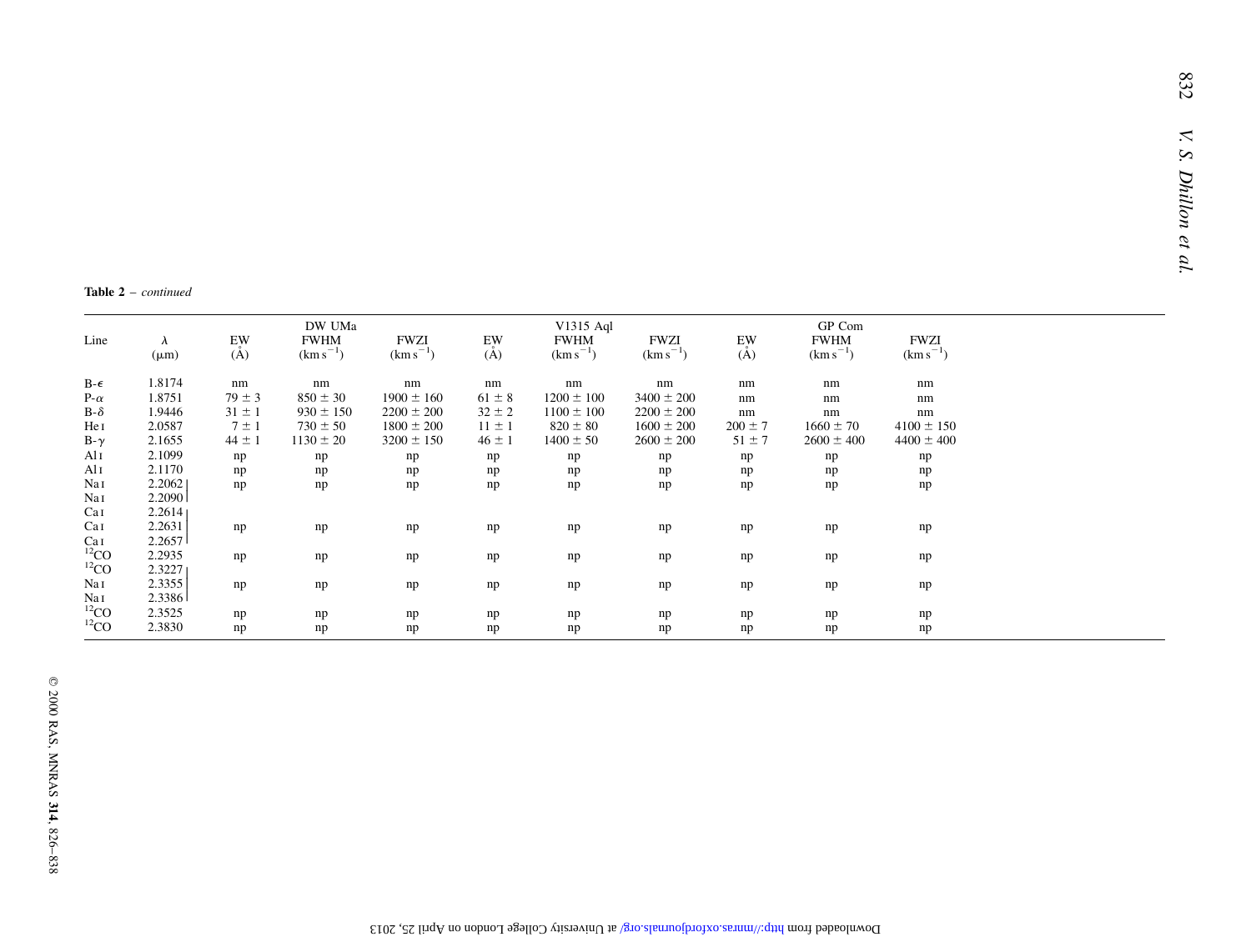Table 3. Wavelengths and equivalent widths (in  $\AA$ ) of the most prominent lines visible in the IR spectra of the surveyed dwarf stars. The line identifications have been based upon the list presented by Dhillon & Marsh ( lines of similar wavelength indicate that the equivalent width measurements apply to the entire blend. The two-letter codes indicate that a line was either not present (np) or present but not measurable (nm). Note that the values indicated by asterisks are subject to unknown systematic errors caused by difficulties in continuum normalization.

| Line                                 | $\lambda$ ( $\mu$ m)        | G1764.1A<br>K2V                  | G1775<br>K5V                     | G1764.1B<br>K7V               | G1154<br><b>MOV</b>        | G1763<br><b>MOV</b>              | G <sub>1229</sub><br>M1V                             | G1806<br>M2V                     | G1436<br>M3V                     | <b>G1748AB</b><br>M3.5V          | G1402<br>M <sub>4</sub> V  | <b>G1866AB</b><br>M5V          | Gl473AB<br>M5.5V                 | G165AB<br>M <sub>6</sub> V       |
|--------------------------------------|-----------------------------|----------------------------------|----------------------------------|-------------------------------|----------------------------|----------------------------------|------------------------------------------------------|----------------------------------|----------------------------------|----------------------------------|----------------------------|--------------------------------|----------------------------------|----------------------------------|
| Ali<br>Ali                           | 2.10991<br>2.1170           | nm                               | $-4.3 \pm 0.5$                   | $-3.7 \pm 0.6$                | $-3.1 \pm 0.6$             | $-2.1 \pm 0.4$                   | $-1.3 \pm 0.3$                                       | $-1.3 \pm 0.4$                   | $-0.8 \pm 0.4$                   | nm                               | nm                         | nm                             | nm                               | nm                               |
| Nai<br>Na 1                          | 2.20621<br>2.2090           | nm                               | $-2.1 \pm 0.4$                   | $-2.9 \pm 0.4$                | $-3.2 \pm 0.6$             | $-3.0 \pm 0.3$                   | $-4.2 \pm 0.4$                                       | $-3.8 \pm 0.4$                   | $-4.9 \pm 0.4$                   | $-3.1 \pm 0.4$                   | $-6.7 \pm 0.5$             | $-6.6 \pm 0.6$                 | $-5.8 \pm 0.3$                   | $-6.5 \pm 0.4$                   |
| Cal<br>Cal                           | 2.26141<br>2.2631           | $-1.2 \pm 0.4$                   | $-2.9 \pm 0.4$                   | $-3.1 \pm 0.5$                | $-3.5 \pm 0.5$             | $-2.9 \pm 0.5$                   | $-6.4 \pm 0.4$                                       | $-4.4 \pm 0.4$                   | $-4.3 \pm 0.4$                   | $-2.9 \pm 0.4$                   | $-4.6 \pm 0.5$             | $-6.0 \pm 0.7$                 | $-3.5 \pm 0.3$                   | $-2.3 \pm 0.3$                   |
| Cal<br>H <sub>2</sub> 0<br>$^{12}CO$ | 2.2657<br>2.2900<br>2.2935  | $-26 \pm 2$<br>$-3.3 \pm 0.6$    | $-35 \pm 2$<br>$-1.9 \pm 0.6$    | $-80 \pm 2$<br>$-3.6 \pm 0.6$ | $-61 \pm 3$<br>$-9 \pm 1$  | $-62 \pm 2$<br>$-3.1 \pm 0.7$    | $-72 \pm 2^{*}$<br>$-16 \pm 1$ <sup>*</sup>          | $-152 \pm 2$<br>$-3.9 \pm 0.6$   | $-194 \pm 1$<br>$-2.0 \pm 0.6$   | $-222 \pm 2$<br>$-3.8 \pm 0.5$   | $-249 \pm 2$<br>$-4 \pm 1$ | $-346 \pm 2$<br>$-6.1 \pm 0.8$ | $-315 \pm 1$<br>$-4.0 \pm 0.4$   | $-235 \pm 2$<br>$-3.9 \pm 0.5$   |
| ${}^{12}CO$<br>Nai<br>Nai            | 2.32271<br>2.3355<br>2.3386 | $-4 \pm 1$                       | $-5.1 \pm 0.7$                   | $-6.5 \pm 0.8$                | $-14 \pm 1$                | $-4.8 \pm 0.9$                   | $-20 \pm 1^*$                                        | $-7.2 \pm 0.8$                   | $-6.9 \pm 0.7$                   | $-9.0 \pm 0.7$                   | $-11 \pm 1$                | $-12 \pm 1$                    | $-9.8 \pm 0.6$                   | $-8.7 \pm 0.6$                   |
| ${}^{12}CO$<br>${}^{12}CO$           | 2.3525<br>2.3830            | $-2.0 \pm 0.8$<br>$-0.5 \pm 0.9$ | $-4.4 \pm 0.8$<br>$-2.4 \pm 0.8$ | $-4.1 \pm 0.9$<br>$-2 \pm 1$  | $-14 \pm 1$<br>$-11 \pm 1$ | $-1.6 \pm 0.9$<br>$-1.5 \pm 0.8$ | $-18 \pm 1$ <sup>*</sup><br>$-11 \pm 1$ <sup>*</sup> | $-3.1 \pm 0.8$<br>$-1.6 \pm 0.7$ | $-4.7 \pm 0.7$<br>$-3.5 \pm 0.7$ | $-5.2 \pm 0.7$<br>$-2.0 \pm 0.8$ | $-5 \pm 1$<br>$-2 \pm 1$   | $-7.5 \pm 1$<br>$-1.2 \pm 0.9$ | $-6.1 \pm 0.6$<br>$-2.1 \pm 0.5$ | $-5.5 \pm 0.8$<br>$-1.2 \pm 0.6$ |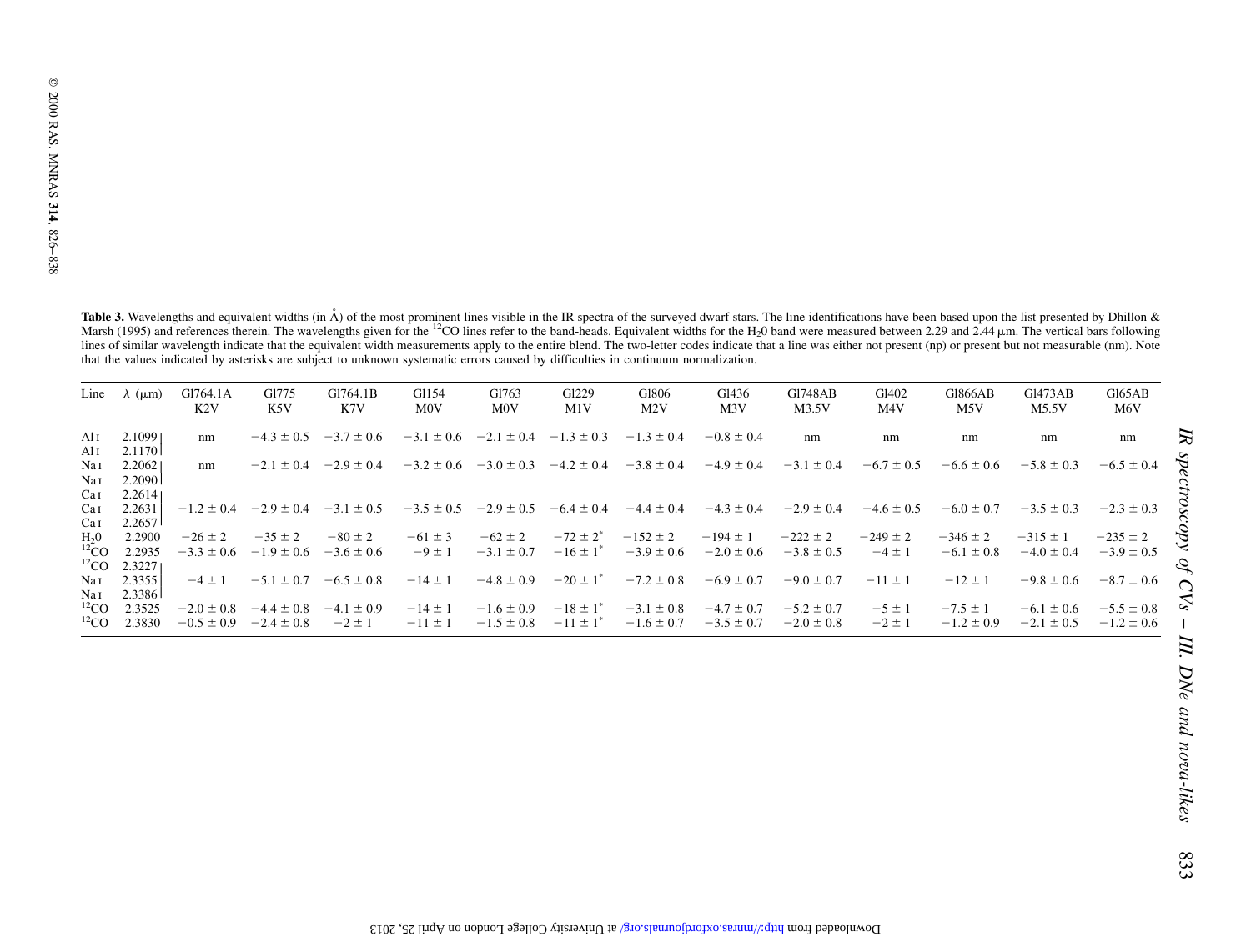# 4 RESULTS

Fig. 1 shows the K-band spectra of the dwarf novae YZ Cnc, LY Hya, BK Lyn, T Leo, SW UMa and WZ Sge, and Fig. 2 shows the K-band spectra of the nova-like variables GP Com, DW UMa, V1315 Aql, RW Tri, VY Scl and UU Aqr. Note that the anti-dwarf novae DW UMa and VY Scl were both in their high state when the spectra in Fig. 2 were obtained. In Fig. 3 we show the K-band spectra of main-sequence field dwarfs ranging in spectral type from K2 to M6 and in Tables 2 and 3 we list the wavelengths, equivalent widths and velocity widths of the most prominent spectral lines identified in Figs 1, 2 and 3.

# 4.1 Emission lines

The spectra of the dwarf novae below the period gap in Fig. 1 are dominated by strong emission lines of He i and the Paschen and Brackett series of H<sub>I</sub>. The large velocity and equivalent widths of these lines (see Table 2) indicate an accretion disc origin. This conclusion is further supported by the double-peaked emission-line profiles exhibited by the high-inclination dwarf novae LY Hya and WZ Sge (see also Skidmore et al. 2000 and Mason et al. 2000) in Fig. 1.

With the exception of the double-degenerate system GP Com, which will be discussed in more detail below, the spectra of the nova-like variables in Fig. 2 are dominated by strong, singlepeaked emission lines of H<sub>I</sub> (Brackett  $\gamma$  and Brackett  $\delta$ ) and He<sub>I</sub>  $(2.0587 \,\mu\text{m})$ . This is in stark contrast to what one might expect from standard accretion disc theory (e.g. Horne & Marsh 1986), which predicts that emission lines from high-inclination discs, such as those in the eclipsing systems DW UMa, V1315 Aql, RW Tri and UU Aqr, should appear double-peaked. The absence of double-peaked profiles in high-inclination nova-likes is also observed in the optical (see Dhillon 1996) and is one of the defining characteristics of the so-called SW Sex stars, of which DW UMa, V1315 Aql and UU Aqr are members.

GP Com consists of a CO white dwarf and a helium degenerate star in an orbit of  $46$  min period. Neither star is directly visible  $$ the optical light from the system is dominated by the accretion disc, which has a spectrum composed almost entirely of helium and nitrogen emission lines reflecting the products of hydrogen burning and CNO processing in the helium degenerate donor. A very simple model, based upon local thermodynamic equilibrium (LTE) emission from an  $\sim$ 11000 K optically thin (in the continuum) slab provides a surprisingly good fit to the optical spectrum of GP Com (Marsh, Horne & Rosen 1991). In Fig. 2, the same model has been applied to the IR spectrum of GP Com, with equally good results. The model predicts the existence of three strong emission lines in the  $K$  band, all of He I, which are all present in the actual spectrum. Note that there is also some evidence for a fourth emission line in the spectrum at  $2.2 \mu m$ , apparently unrelated to any telluric features, which we have been unable to identify.

# 4.2 Absorption lines/bands

RW Tri is the only CV presented in Figs 1 and 2 that shows absorption features from the secondary star  $-$  one can clearly make out the profiles of Al<sub>I</sub>, Na<sub>I</sub>, Ca<sub>I</sub> and <sup>12</sup>CO in the spectrum. The distinctive water absorption band at  $\sim$ 2.3  $\mu$ m, so prominent in the spectra of the late M stars presented in Fig. 3, is absent in RW Tri, indicating that its secondary is most likely a late K dwarf. In order to estimate the spectral type of the secondary star in RW Tri from our data, and to determine its contribution to the total K-band flux, we used an optimal subtraction technique (e.g. Dhillon & Marsh 1993). First, we normalized the spectra of RW Tri and the template stars by dividing by a third-order polynomial fit to the continuum. A constant times the normalized template spectrum was then subtracted from the normalized spectrum of RW Tri and the constant adjusted so as to minimize the residual scatter in regions containing secondary star features. The residual scatter is measured by carrying out the subtraction and then computing the  $\chi^2$ -value between the residual spectrum and a smoothed version of itself. Prior to the subtraction, the template spectra should be broadened to account for the rotational velocity of the secondary star; the low resolution of our data, however, made this step unnecessary. The value obtained for the percentage contribution naturally depends on spectral type, the correct spectral type being the one that minimizes the value of  $\chi^2$ . Using this method we find that the secondary star contributes  $65 \pm 5$  per cent (1 $\sigma$  error) of the K-band light in RW Tri and that the spectral type of the secondary star is M0V. This spectral-type determination is in good agreement with the results of the skew mapping experiments of Smith, Cameron & Tucknott (1993), who derive a spectral type of K7V or cooler, and with the predictions of the main-sequence spectral type-period relationship of Smith  $\&$ Dhillon (1998), which suggests a spectral type of K9V.

None of the other CVs shows any signs of absorption features from the secondary star. In these cases it is possible to determine an upper limit to the contribution of the secondary star. This is done by subtracting a constant times the normalized template spectrum from the normalized CV spectrum, until spectral absorption features from the template star appear in emission in the CV spectrum. The value of the constant at this point represents an upper limit to the fractional contribution of the secondary star. The contribution found depends on the spectral type of the template used. As the spectral type of the secondary star is unknown for these systems, we used the period-spectral type relationship of Smith & Dhillon (1998) to select an appropriate spectral type for the template star. The spectral type used for each CV, along with the corresponding upper limits to the secondary star contribution, is listed in Table 4.

It is seen that the secondary star contributes less than 30–55 per cent for the nova-likes and 10-30 per cent for the dwarf novae below the period gap. Exceptions are VY Scl and LY Hya, where poor signal-to-noise ratio has resulted in very high values - the significance of these results is that we would have to obtain better signal-to-noise ratio if we were to have any hope of observing the secondary in these systems, regardless of its contribution to the  $K$ -band light. A further exception is  $WZ$  Sge, in which the secondary must contribute less than 10 per cent of the K-band light. This is in agreement with Littlefair et al. (2000), who find that the secondary star in WZ Sge contributes less than 20 per cent to the J-band light, and Ciardi et al. (1998), who model the near-IR flux in WZ Sge and find that the secondary is a cool  $(-1700 \text{ K})$  star, which contributes approximately 10 per cent of the overall IR flux.

# 4.3 Distances

The distances to CVs can be measured from  $K$ -band spectra using a modification of a method first proposed by Bailey (1981). The distance modulus can be rewritten in terms of the K-band surface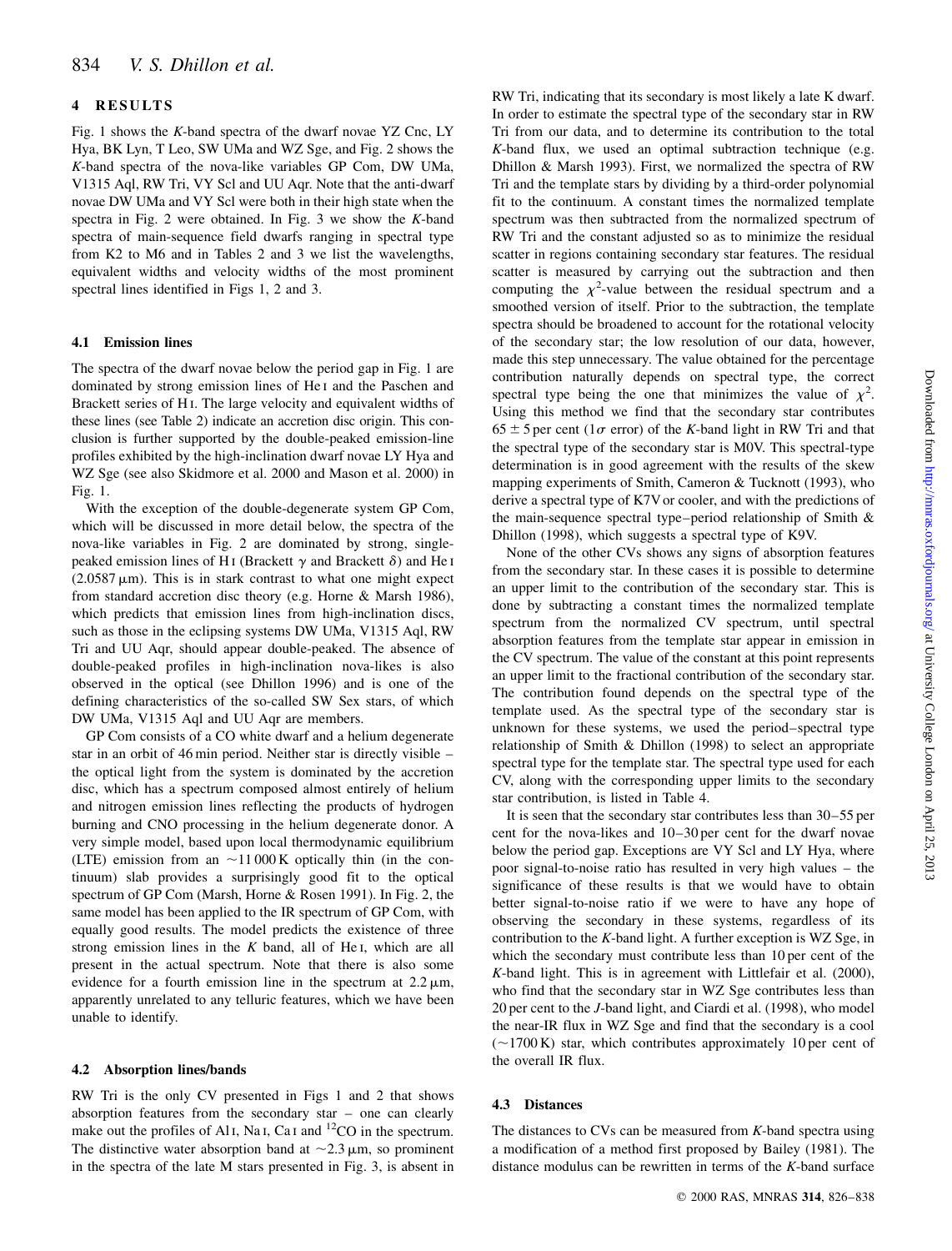Table 4. Upper limits to the contributions of the secondary star to the total  $K$ -band flux.

| Object    | Secondary star<br>contribution | Error       | Spectral-type<br>template used |
|-----------|--------------------------------|-------------|--------------------------------|
| VY Scl    | 90 per cent                    | 10 per cent | M <sub>4</sub> V               |
| DW UMa    | 35 per cent                    | 5 per cent  | M <sub>4</sub> V               |
| V1315 Aql | 30 per cent                    | 5 per cent  | M <sub>4</sub> V               |
| UU Aqr    | 55 per cent                    | 5 per cent  | M <sub>4</sub> V               |
| BK Lyn    | 50 per cent                    | 5 per cent  | M5V                            |
| LY Hya    | 100 per cent                   | 10 per cent | M5V                            |
| YZ Cnc    | 20 per cent                    | 5 per cent  | M5V                            |
| SW UMa    | 20 per cent                    | 5 per cent  | M5.5V                          |
| T Leo     | 30 per cent                    | 5 per cent  | M5.5V                          |
| WZ Sge    | 10 per cent                    | 5 per cent  | M5.5V                          |

brightness as

$$
S_k = m_K + 5 - 5\log d + 5\log(R/R_\odot),\tag{1}
$$

where  $m<sub>K</sub>$  is the apparent K-band magnitude, d is the distance in pc and R is the radius of the star. For a star of one solar radius,  $S_k$ is equal to the absolute  $K$ -band magnitude. Since the radius of the secondary star is equal to the radius of the Roche lobe, the orbital period and mass of the secondary are sufficient to determine its radius (there is also a weak dependance on mass ratio).  $m<sub>K</sub>$  is derived from the K-band magnitude of the CV and the percentage contribution of the secondary star. Given  $m_K$  and the value of  $S_k$ , which can be obtained from the  $V - K$  colour (or spectral type) of the secondary using the empirical calibrations derived from field dwarfs by Ramseyer (1994), it is possible to estimate the distance using the above equation. Note that the distances to only 5 of the surveyed CVs are estimated here, as the remaining 7 CVs do not have published  $K$ -band magnitudes.

#### 4.3.1 RW Tri

The K-band magnitude of RW Tri is 11.59 (Longmore et al. 1981). In conjunction with the percentage contribution estimated in Section 4.2, this gives a  $K$ -band magnitude for the secondary star of  $m<sub>K</sub> = 12.06 \pm 0.08$ . Assuming the error in  $S<sub>k</sub>$  is dominated by the error in spectral type (estimated to be one spectral type subclassification), Bessell (1991) gives a  $V - K$  colour for the secondary of  $V - K = 3.65 \pm 0.1$ . Using the calibrations in (Ramseyer 1994), this gives  $S_k = 4.43 \pm 0.1$ . We have estimated the radius of the secondary to be  $R/R_{\odot} = (0.61 \pm 0.2)$  from the orbital period-radius relation (equation 11) given by Smith  $&$ Dhillon (1998). These values, in conjunction with equation 1 give a distance to RW Tri of  $d = 205 \pm 90$  pc. McArthur et al. (1999) used the Hubble Space Telescope (HST) to obtain a parallax for RW Tri, establishing the distance to RW Tri at  $341_{+38}^{-31}$  pc. The discrepancy in the two results may be caused by the fact that the actual K-band magnitude of RW Tri at the time of our observation is unknown and we have had to adopt the value obtained by (Longmore et al. 1981). We know, however, that there is a longterm variation in the V-band magnitude of RW Tri at primary minimum, ranging from 13.7 to 15.4, suggesting that there is an uneclipsed, variable component (Longmore et al. 1981). One might expect to see variation on a similar scale in the  $K$  band (the actual long-term K-band variation has never been recorded), in which case our results are consistent with distances ranging from 90-400 pc.

#### 4.3.2 WZ Sge

The K magnitude of WZ Sge is 13.3 (Ciardi et al. 1998), which in conjunction with our upper limit to the secondary star contribution implies that  $m_K \ge 15.8$ . Smak (1993) estimates the radius of the secondary to be  $R_2/R_{\odot} = 0.11$ . Determining  $S_k$  is more problematic. Ciardi et al. (1998) find evidence that the secondary in WZ Sge is very cool (less than 1700 K), and Littlefair et al. (2000) use distance estimates by Spruit & Rutten (1998) and Smak (1993) to constrain the spectral type of the secondary to be later than M7.5.  $S_k$  for M7.5 (from Bessell 1991) is 6.8 and we shall adopt this value. Using these values we obtain a distance to WZ Sge of  $d \ge 69$  pc. Spruit & Rutten (1998) and Smak (1993) both found a distance to WZ Sge of 48 pc by fitting white dwarf models to UV spectra of WZ Sge obtained using the HST and the International Ultraviolet Explorer (IUE), respectively.

## 4.3.3 T Leo

The K magnitude of T Leo is  $14.01$  (Sproats, Howell & Mason 1996), which implies  $m<sub>K</sub> \ge 15.3$ . We have estimated the radius of the secondary from the orbital period-radius relation given by Smith & Dhillon (1998). Likewise,  $S_k$  follows from the data in Bessell (1991) and a spectral type estimated from the orbital period-spectral type relationship in Smith & Dhillon (1998). Using these values we find  $d \ge 120$  pc, close to the value of  $d \sim$ 100 pc found by Howell et al. (1999).

#### 4.3.4 YZ Cnc

The K magnitude of YZ Cnc is  $14.37$  (Sherrington & Jameson 1983), which implies  $m_K \ge 16$ . Again, we estimate  $S_k$  and the radius of the secondary star from the orbital period and the relationships given by Smith & Dhillon (1998). We find  $d \geq$ 290 pc. Patterson (1984) finds a distance to YZ Cnc of  $\sim$ 130 pc, using a method based on the equivalent width of  $H\beta$  and the shape of the continuum. The large discrepancy between these numbers is almost certainly the result of the relatively unreliable techniques that Patterson (1984) was forced to use.

#### 4.3.5 BK Lyn

The K magnitude of BK Lyn is 14.63 (Sproats et al. 1996). Following the same method as for YZ Cnc and T Leo, we obtain  $d \ge 185$  pc. Note that Dobrzycka & Howell (1992) derived a value of  $d \sim 1000$  pc, but this was based upon the assumption that the absolute magnitude of BK Lyn is the same as that typically found for nova-likes (i.e.  $M_V \sim +4$ ), and is hence highly uncertain.

#### 4.4 Time-resolved spectra

Time-resolved spectra were obtained for T Leo, SW UMa, YZ Cnc and WZ Sge. Unfortunately, a combination of poor signal-tonoise ratio and velocity resolution means that radial velocity studies and Doppler tomography were fruitless (with the exception of WZ Sge – see Skidmore et al. 2000 and Mason et al. 2000). Skew mapping (see Smith et al. 1993) was performed, but no systems showed signs of the secondary star. Equivalent width light curves were obtained for all stars, but only those of T Leo and YZ Cnc show significant features, and are described here.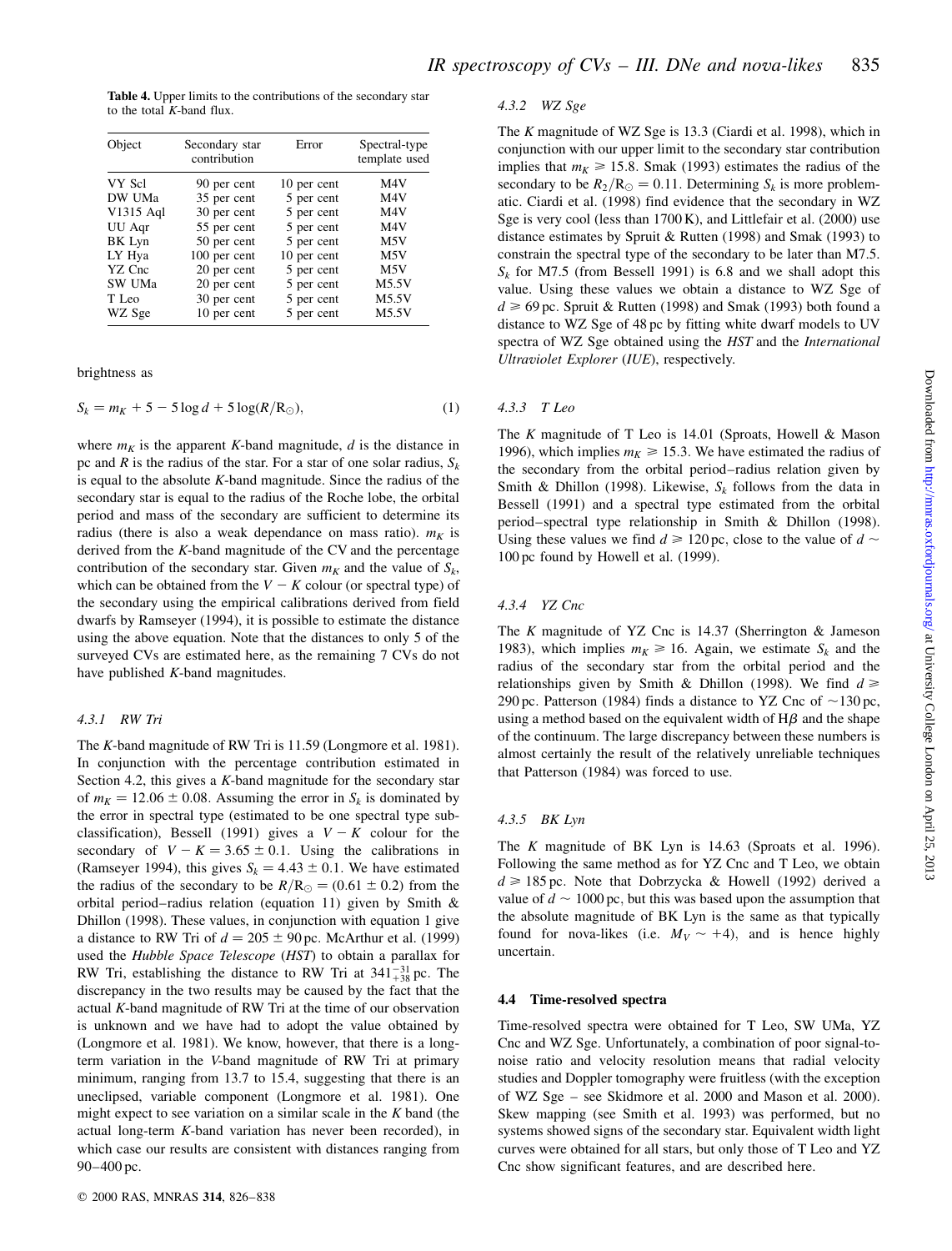

Figure 4. Equivalent width (EW) light curves of YZ Cnc. The light curves have been folded over two orbital cycles for clarity, according to the ephemeris of van Paradijs et al. (1994). Paschen  $\alpha$  was determined in the range 1.854-1.890  $\mu$ m, Brackett  $\gamma$  in the range 2.153-2.173  $\mu$ m, He i in the range 2.053-2.062  $\mu$ m and the sum of the Brackett  $\gamma$  and Brackett  $\delta$  lines in the ranges 1.933–1.952 and 2.153–2.173 $\mu$ m.



Figure 5. Equivalent width (EW) light curves of T Leo. The light curves have been folded over two orbital cycles for clarity, according to the ephemeris of Shafter & Szkody (1984). Paschen  $\alpha$  was determined in the range 1.854-1.890  $\mu$ m, Brackett  $\gamma$  in the range 2.153-2.173  $\mu$ m, He I in the range 2.053-2.062  $\mu$ m and the sum of the Brackett  $\gamma$  and Brackett  $\delta$  lines in the ranges 1.933–1.952 and 2.153–2.173  $\mu$ m.

### 4.4.1 YZ Cnc

Fig. 4 shows the equivalent width light curves for YZ Cnc. Both the Brackett lines and He<sub>I</sub> show a modulation on the orbital period, with maximum light at  $\phi \sim 0.0$ . van Paradijs et al. (1994) find a similar modulation in the optical data, but with different phasing, with maximum light at  $\phi \sim 0.8$ . They attribute this to bright spot modulations. It is likely that the modulations we observe in the  $K$  band share the same source, given that the discrepancy in phase is well within the error quoted for the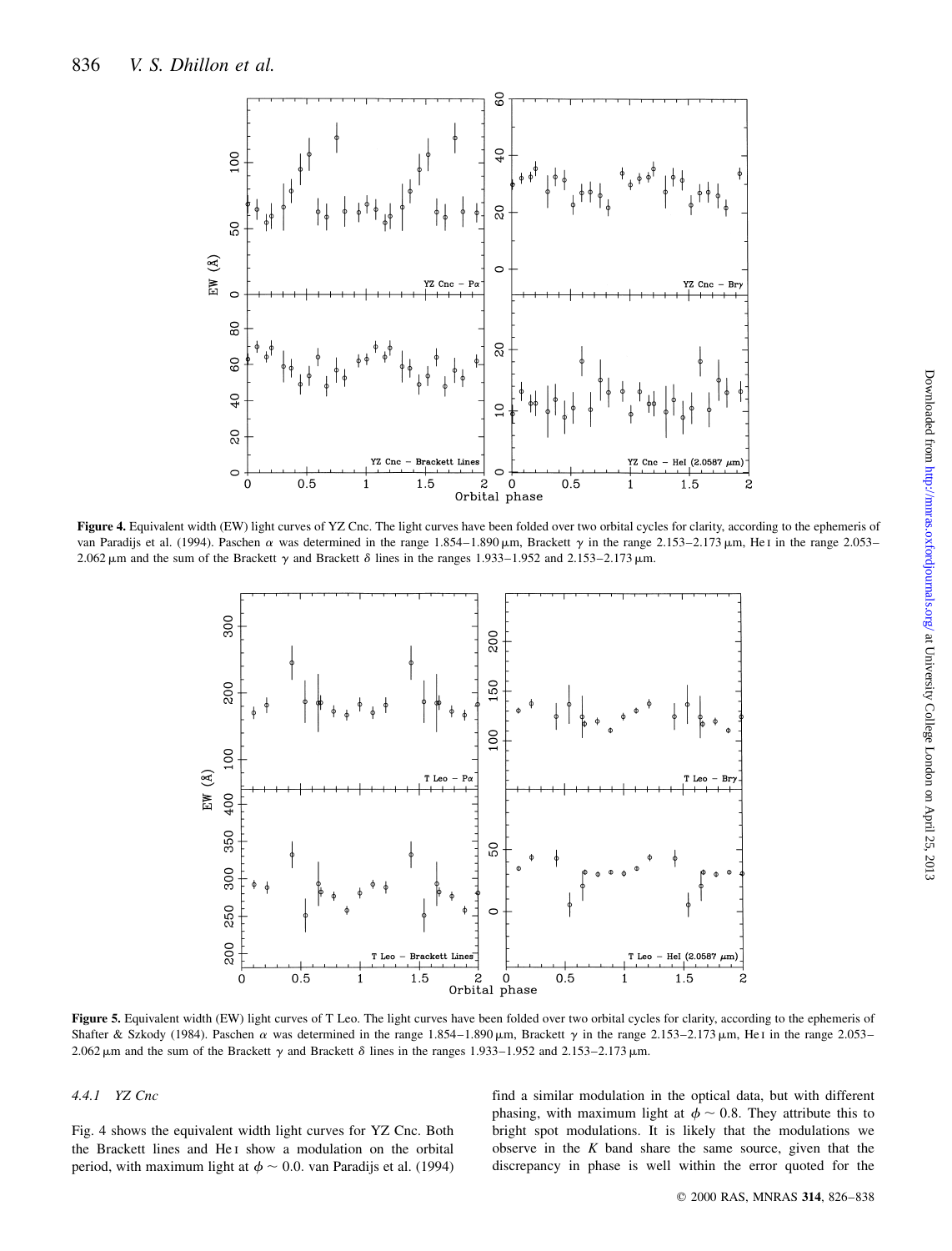ephemeris given by van Paradijs et al. (1994). The variation is not as marked in the  $K$  band as in the optical, perhaps suggesting that the bright spot contributes relatively less light to the system in the IR.

The Paschen  $\alpha$  line in YZ Cnc shows unusual behaviour, but this line is strongly affected by telluric features and hence the data are uncertain.

## 4.4.2 T Leo

Fig. 5 shows the equivalent width light curves for T Leo. The data are of poorer time resolution and signal-to-noise ratio than the YZ Cnc data of Fig. 4. Paschen  $\alpha$  and the Brackett lines appear to show a similar variation to that observed in YZ Cnc, with the exception that maximum light is now located at  $\phi \sim 0.4$ . Phase should not be taken as reliable in this case, as a considerable time has elapsed since the ephemeris of Shafter & Szkody (1984) was determined. We suggest that this variation may possibly be caused by bright spot modulations, as in YZ Cnc, but poor signal-to-noise ratio and errors in phasing make this conclusion uncertain. The He I line does not show clear modulations with orbital phase.

## 5 DISCUSSION

The prospects of studying the secondary stars in nova-like variables (particularly the SW Sex type systems just above the period gap) and dwarf novae below the period gap appears bleak. With a few rare exceptions, the secondary star cannot even be detected, let alone studied. This, in turn, means that an essential tool in the study of the evolution of these systems  $-$  a knowledge of the mass and spectral type of the secondary star  $-$  is currently unavailable.

Why are the secondary stars so difficult to detect in these systems? In the case of the dwarf novae below the period gap, this is almost certainly due to the low surface temperature and small size of the secondary star, with the secondary contributing no more than  $10-30$  per cent of the total K-band light. This compares with the easily detectable secondary stars in dwarf novae above the period gap, which typically contribute at least 75 per cent of the K-band light (Dhillon & Marsh 1995).

Nova-like variables also lie above the period gap, however, so why are their secondary stars not visible? One explanation is that the steady-state accretion discs in nova-like variables are much brighter than the quiescent discs in dwarf novae of a similar orbital period; the resulting increase in shot noise from the disc spectrum overwhelms the weak signal from the secondary star. This does not explain, however, why the secondary star in DW UMa was not even visible during a 3–4 mag low state (when accretion had virtually ceased) in the I-band spectra of Marsh & Dhillon (1997). This observation implies that the secondary star in DW UMa has an apparent magnitude of  $I > 19.5$  and hence a distance of at least  $\sim$ 850 pc if the secondary star has spectral type M4. If this lower limit to the distance is typical of most nova-likes (or, specifically, SW Sex stars), then it means that the mass transfer rates derived from techniques such as eclipse mapping (e.g. Rutten, van Paradijs & Tinbergen 1992) are underestimating the true values.

## ACKNOWLEDGMENTS

We thank Simon Duck and Lee Sproats for their help in putting together the various observing proposals that led to the award of telescope time for this survey. We also thank Tariq Shahbaz for his comments on this paper. UKIRT is operated by the Joint Astronomy Centre on behalf of the Particle Physics and Astronomy Research Council. The spectra of V1315 Aql and DW UMa were obtained through the UKIRT service programme. The data reduction and analysis were performed at the Sheffield node of the UK Starlink computer network. SBH acknowledges partial support of this work by NASA grants NAG5-4233 and GFSC-070.

### **REFERENCES**

Bailey J. A., 1981, MNRAS, 197, 31

- Bessell M. S., 1991, AJ, 101, 662
- Ciardi D. R., Howell S. B., Hauschildt P. H., Allard F., 1998, ApJ, 504, 450
- Daley P. N., Beard S. M., 1994, Starlink User Note 27, Rutherford Appleton Laboratory
- Dhillon V. S., 1996, in Evans A., Wood J. H., eds, Cataclysmic Variables and Related Objects. Kluwer Academic Publishers, Dordrecht, p. 3
- Dhillon V. S., 1998, in Howell S. B., Kuulkers E., Woodwar C., eds, Wild Stars in the Old West: Proc. 13th North American Workshop on Cataclysmic Variables and Related Objects, ASP Conf. Ser. Vol. 137. Astron. Soc. Pac., San Francisco, p. 23
- Dhillon V. S., Marsh T. R., 1993, in Regev O., Shaviv G., eds, Cataclysmic Variables and Related Physics. Inst. Phys. Publ., Bristol, p. 34
- Dhillon V. S., Marsh T. R., 1995, MNRAS, 275, 89
- Dhillon V. S., Marsh T. R., Duck S. R., Rosen S. R., 1997, MNRAS, 285, 95
- Dobrzycka D., Howell S. B., 1992, ApJ, 388, 614
- Friend M. T., Martin J. S., Smith R. C., Jones D. H. P., 1988, MNRAS, 233, 451
- Gliese W., 1969, Vëroff. Astr. Rechen-Inst. Heidelberg, 22
- Hawley S. L., Gizis J. E., Reid I. N., 1996, AJ, 112, 2799
- Henry T. J., Kirkpatrick J. D., Simons D. A., 1994, AJ, 108, 1437
- Horne K., 1986, PASP, 98, 609
- Horne K., Marsh T. R., 1986, MNRAS, 218, 761
- Howell S. B., Ciardi D. R., Szkody P., van Paradijs J., Kuulkers E., Cash J., Sirk M., Long K. S., 1999, PASP, 111, 342
- Joyce R. R., 1992, in Howell S. B., ed., Astronomical CCD Observing and Reduction Techniques, ASP Conf. Ser. Vol. 23. Astron. Soc. Pac., San Francisco, p. 258
- Kirkpatrick J. D., Henry T. J., McCarthy D. W. J., 1991, ApJS, 77, 417
- Littlefair S. P., Dhillon V. S., Howell S. B., Ciardi D. R., 2000, MNRAS, 313, 117
- Longmore A. J., Lee T. J., Allen D. A., Adams D. J., 1981, MNRAS, 195, 825
- McArthur B. E. et al., 1999, ApJ, 520, 59
- Marsh T. R., Dhillon V. S., 1997, MNRAS, 292, 385
- Marsh T. R., Horne K., Rosen S. R., 1991, ApJ, 366, 535
- Mason E., Skidmore W., Howell S. B., Ciardi D. R., Littlefair S. P., Dhillon V. S., 2000, MNRAS, submitted
- Patterson J., 1984, ApJS, 54, 443
- Ramsay S. K., Mountain C. M., Geballe T. R., 1992, MNRAS, 259, 751
- Ramseyer T. F., 1994, ApJ, 425, 243
- Ringwald F. A., Thorstensen J. R., Honeycutt R. K., Robertson J. W., 1996, MNRAS, 278, 125
- Ritter H., Kolb U., 1998, A&AS, 129, 83
- Rutten R. G. M., van Paradijs J., Tinbergen J., 1992, A&A, 260, 213
- Shafter A. W., Szkody P., 1984, ApJ, 276, 305
- Sherrington M. R., Jameson R. F., 1983, MNRAS, 205, 265
- Skidmore W., Mason E., Howell S. B., Ciardi D. R., Littlefair S. P., Dhillon V. S., 2000, MNRAS, submitted
- Smak J., 1993, Acta Astron., 43, 101
- Smith D. A., Dhillon V. S., 1998, MNRAS, 301, 767
- Smith R. C., Cameron A., Tucknott D. S., 1993, in Regev O., Shaviv G.,